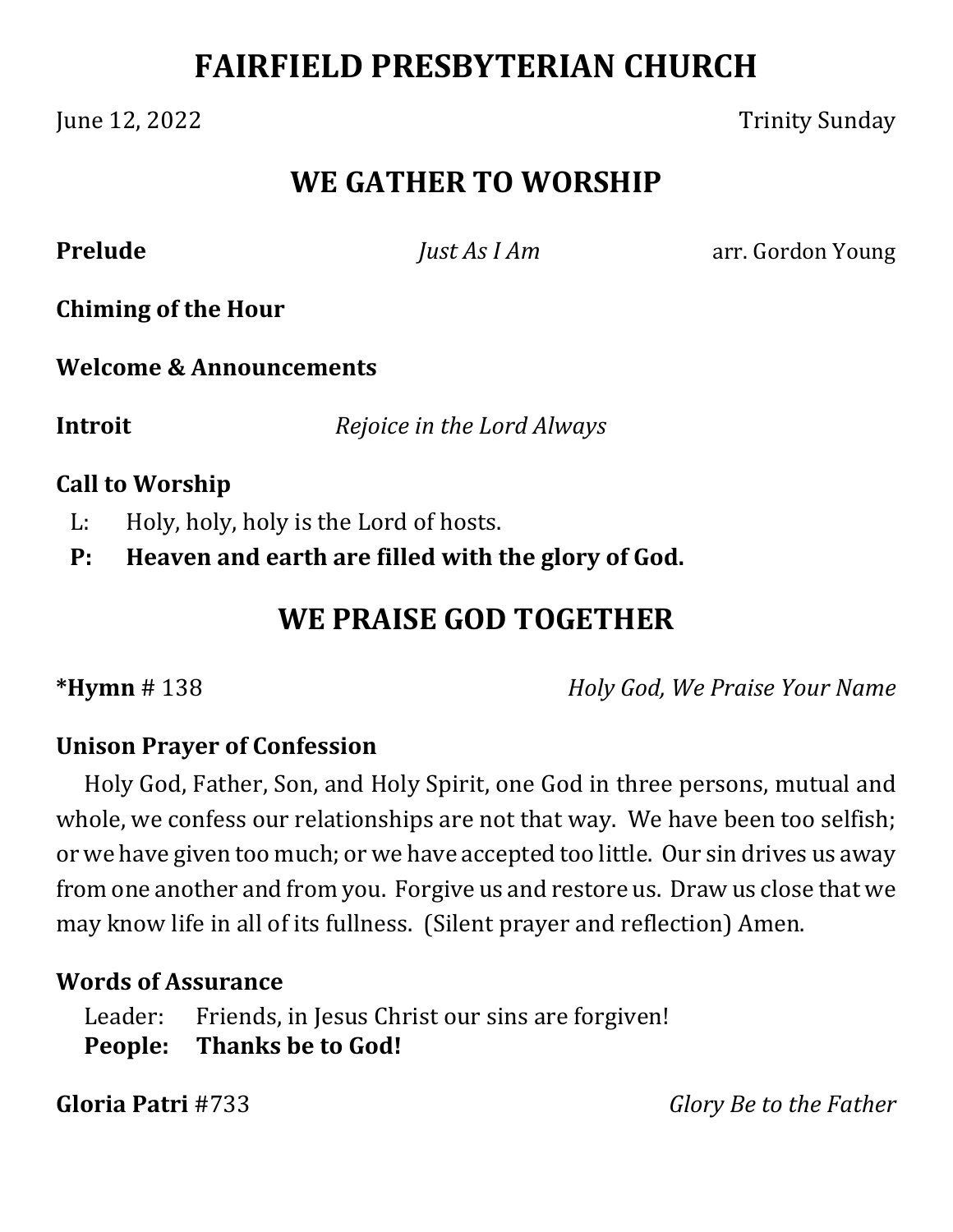## **Psalter Reading** Psalm 8

- L: O Lord our Lord, how exalted is your name in all the world!
- **P: Out of the mouths of infants and children your majesty is praised above the heavens.**
- L: You have set up a stronghold against your adversaries, to quell the enemy and the avenger.
- **P: When I consider your heavens, the work of your fingers, the moon and the stars you have set in their courses,**
- L: what are human beings that you should be mindful of them? mortals that you should seek them out?
- **P: You have made them but little lower than the angels; you adorn them with glory and honor;**
- L: you give them mastery over the works of your hands; you put all things under their feet:
- **P: All sheep and oxen, even the wild beasts of the field,**
- L: the birds of the air, the fish of the sea, and whatsoever walks in the paths of the sea.
- **P: O Lord our Lord, how exalted is your name in all the world!**

## **Pastoral Prayer and The Lord's Prayer**

| Anthem                  | My Peace               | Routledge                    |
|-------------------------|------------------------|------------------------------|
|                         | WE HEAR GOD'S WORD     |                              |
| <b>Scripture Lesson</b> | Ephesians $4:17-24$    | Pew Bible p. 194 (New Test.) |
| <b>Sermon Series</b>    | Re-inventing the Wheel |                              |
| <b>Message</b>          | "New Life"             | Dr. Steve Starzer            |